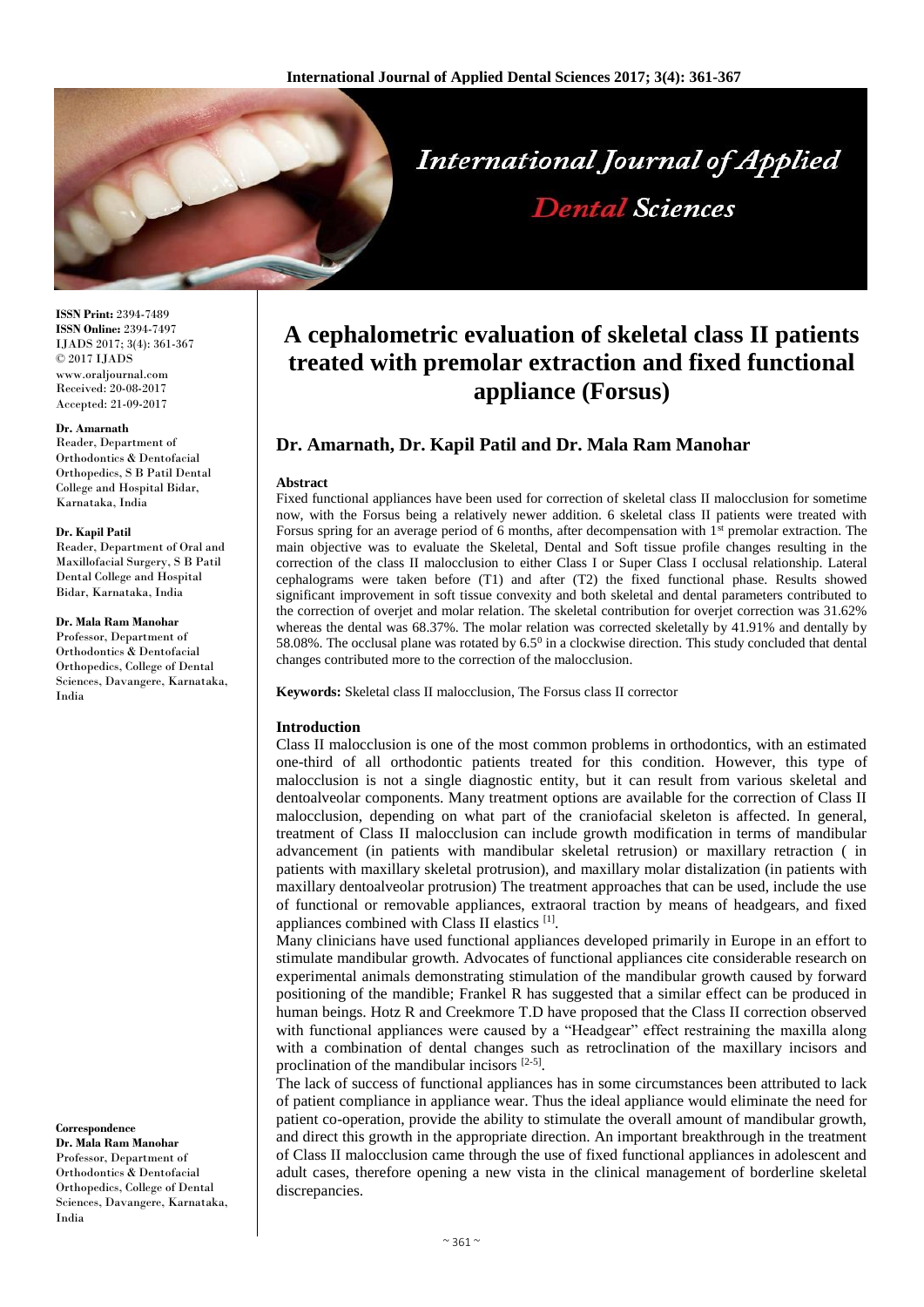Herbst was the first fixed functional appliance, introduced by Emil Herbst in 1905. However, it was not used until Pancherz reintroduced it in the late 1970s. The studies of Pancherz, Wieslander, and McNamara *et al* have reported both skeletal and dentoalveolar changes with the Herbst appliance. The disadvantages of this appliance were the rigidity of the mechanism and the requirement of complex laboratory stages. In 1987, a new and more flexible fixed functional appliance, the Jasper Jumper was developed.

The Forsus class II corrector from 3M Unitek is a newer addition. It has a telescopic spring which provides light continuous forces. The Forsus appliance can be installed in a single appointment, it is comfortable and the spring does not bow into the cheek and the open coil spring is easily brushed cleaned and does not trap food, it functions continuously and is compatible for use with multi banded appliance.

Most class II skeletal malocclusions have a dentoalveolar component which requires correction either by retraction or decrowding and alignment of upper and lower anteriors. Extraction therapy is frequently indicated to correct severe crowding or retract the anterior teeth. In this study the Forsus appliance was used after correction of proclination or crowding with first premolar extraction using a multi banded pre adjusted edgewise appliance.

Most of the studies with fixed functional appliances have been conducted on non-extraction patients hence need to study the effect of fixed functional appliance in association with premolar extraction was the motivation behind this study.

# **Material and methodology**

## **Data Selection**

6 patients with skeletal class II malocclusion were selected from the patients attending Orthodontic clinic at the Department Of Orthodontics and Dentofacial Orthopedics, College Of Dental Sciences, and Davangere. All the patients were decompensated with extraction of all 1<sup>st</sup> premolars followed by fixed functional appliance (FORSUS) for correction of class II skeletal relation with an average treatment period of 6 months. The average age of the patients at the time of insertion of Forsus was 13.16 years. All the patients were treated to either Class I or overcorrected to a super Class I molar relation. Pre-treatment lateral cephalogram (Fig.1) before placement of Forsus appliance (T1) and post treatment lateral cephalogram (Fig.2) immediately after removal of Forsus appliance (T2) were collected.

#### **Criteria for selection of patients Inclusion criteria**

- 1. Skeletal class II malocclusion patients, with retrognathic mandible with class II molar relation age group between 12-16 years.
- 2. Overjet exceeding 5mm.
- 3. ANB angle of at least  $5^0$ .
- 4. All patients with positive VTO.<br>5. Horizontal growth pattern.
- 5. Horizontal growth pattern.
- 6. Extraction patients treated with fixed functional appliances FORSUS selected.

# **Exclusion criteria**

- 1. Skeletal class I malocclusion patients and patients with classI molar relation
- 2. Overjet less than 5mm.
- 3. Non extraction cases treated with fixed functional

appliance (Forsus).

- 4. ANB angle less than  $5^0$ .
- 5. Severely periodontally compromised patients.

## **Analysis of lateral cephalograms**

Standard lateral cephalograms were analyzed. Metric analysis was carried out with reference to the pancherz [6], with all registrations being measured to the reference line OLP. The occlusal line OL is defined by the incisal point of the upper central incisor and the distobuccal cusp of the upper first molar. The perpendicular to OL through the sella point defines the OLP (occlusal line perpendicular). The occlusal line OL, the perpendicular OLP, and the sella –nasion line SNL of the cephalogram before treatment (Fig.1) with the spring serve as the reference lines for evaluation of the post treatment cephalogram (Fig.2).

## **Linear parameters for hard tissue evaluation (Fig. 3)**

- 1. Occlusal line: A line through *Is*and the distobuccal cusp of the maxillary permanent firstmolar.
- 2. Occlusal line perpendicular: A line perpendicular to *OL*  through *S*.
- 3. Is\_OLp: Position of maxillary central incisor
- 4. Ii\_ OLp: Position of mandibular central incisor
- 5. Ms\_OLp: Position of maxillary molar
- 6. Mi\_OLp: Position of mandibular molar
- 7. Ss\_OLp: Position of Maxillary jaw base
- 8. Pg\_OLp: Position of mandibular jaw base
- 9. Ar\_OLp: Position of condyle
- 10. Pg\_OLp plus Ar\_OLp: Mandibular length
- 11. Is OLp minus Ii OLp: Over Jet
- 12. Ms\_OLp minus Mi\_OLp: Molar relationship
- 13. Ii OLp minus Pg OLp: Changes in position of mandibular incisor with in mandible
- 14. Ms\_OLp minus SS\_OLp: Changes in position of maxillary 1<sup>st</sup> molar with in maxilla
- 15. Mi\_OLp minus Pg\_OLp: Changes in position of mandibular  $1<sup>st</sup>$  molar with in mandible

## **Angular parameters for hard tissue evaluation (Fig. 4)**

- 1. SNA
- 2. SNB:
- 3. ANB:
- 4. Mandibular plane angle (Rakosi):
- 5. Y-axis angle
- 6. L1-Mandibular plane angle:

## **Angular parameters for soft tissue evaluation (Fig. 5)**

- 1. Naso labial angle
- 2. Angle of facial convexity

## **Linear parameters for soft tissue evaluation**

**Esthetic Line (E**-**Line):** It is formed by joining tip of the nose and soft tissue pogonion.

E line -Labialis superior

E line - Labialis inferior

## **Statistics**

Means and standard deviations (SD) were calculated for each variable at pre, post, and differences. The paired *t* test was performed to detect any statistical significant changes during the Forsus period. Significance was determined at the 0.05, 0.01 and 0.001 levels of significance.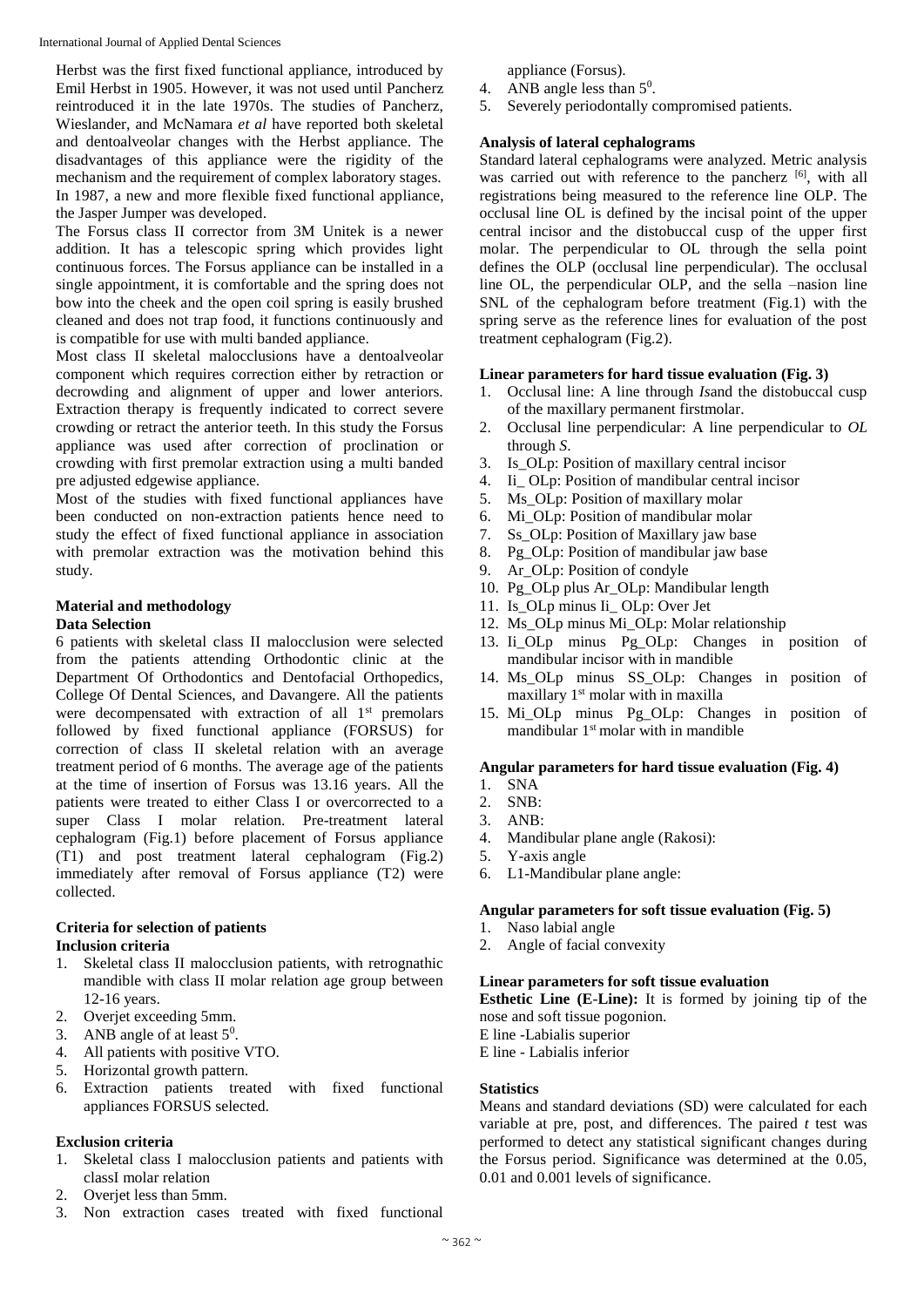1. Arithmetic mean = 
$$
\frac{\text{Sum of all the values}}{\text{No. of values n}}
$$
 =  $\frac{\Sigma X}{\Sigma}$ 

2. Standard deviation, 
$$
SD = \sqrt{\frac{\sum (X - \overline{X})^2}{n-1}}
$$

3. Standard Error, S.E= SD / square root of 'n'

4. Paired  $T$  test:  $T = Mean of paired differences$ S.E of paired differences

Value of  $\leq 0.05$  and 0.01 was statistically significant (s), p value <0.001 highly significant (HS) and p-value more than 0.05 to be statistically insignificant (NS).

#### **Results**

Lateral Cephalograms were analyzed and comparison of values between pre-Treatment (T1) i.e. before placement of Forsus and post Treatment (T2) after removal of Forsus, were done by paired T-test. Value of less than 0.05 was statistically significant (s), p value less than 0.01 highly significant (HS) and p value more than 0.05 to be statistically insignificant (NS).

The parameters used in this study have been divided into 3 categories;

- 1. Skeletal changes
- 2. Dental changes.
- 3. Soft tissue changes.

#### **Skeletal changes**

Linear and angular values were studied to measure the skeletal effects. All the linear measurements showed a nonsignificant change with a maxillary restriction of 0.08mm, mandibular advancement of 2.33mm, and forward movement of the condyle by 0.67mm and increase in mandibular length by 2.17mm Of the angular measurements SNA, ANB, NAPog and Occlusal plane inclination showed significant change whereas SNB, Y-axis, Mandibular plane angle and Basal plane angle changes were non-significant. SNA decreased by  $1<sup>0</sup>$  and ANB by 1.75<sup>0</sup>, the angle of convexity decreased by  $2.17<sup>0</sup>$  and occlusal plane inclination increased by 6.5<sup>0</sup> (Table. 1).

#### **Dental changes**

All dental parameter showed significant change, Upper incisors were retruded by 2.33 mm; lower incisors were proclined by 6.33mm with an overjet correction of 7.67mm which was highly significant. The maxillary molar was distalised by 1.08mm while the mandibular molar mesialised by 4.83mm with an improvement in molar relationship of 5.75mm.Inclination of the upper incisors relative to the SN plane reduced by  $7.67<sup>0</sup>$  and inclination of lower incisor to the mandibular plane increased by  $10.83<sup>0</sup>$  showing significant uprighting of the upper incisors and highly significant proclination of the lower incisors (Table. 2).

#### **Soft tissue changes**

All the soft tissue parameter showed significant change with a nasolabial angle significantly increased by  $4.5<sup>0</sup>$  and the angle of convexity showing highly significant decrease of 2.83<sup>0</sup>. The relationship of the upper and lower lip to the E-line also improved significantly by 0.83mm (Table. 3).



**Fig 1:** Before placement of Forsus appliance **Fig 2:** After removal of Forsus appliance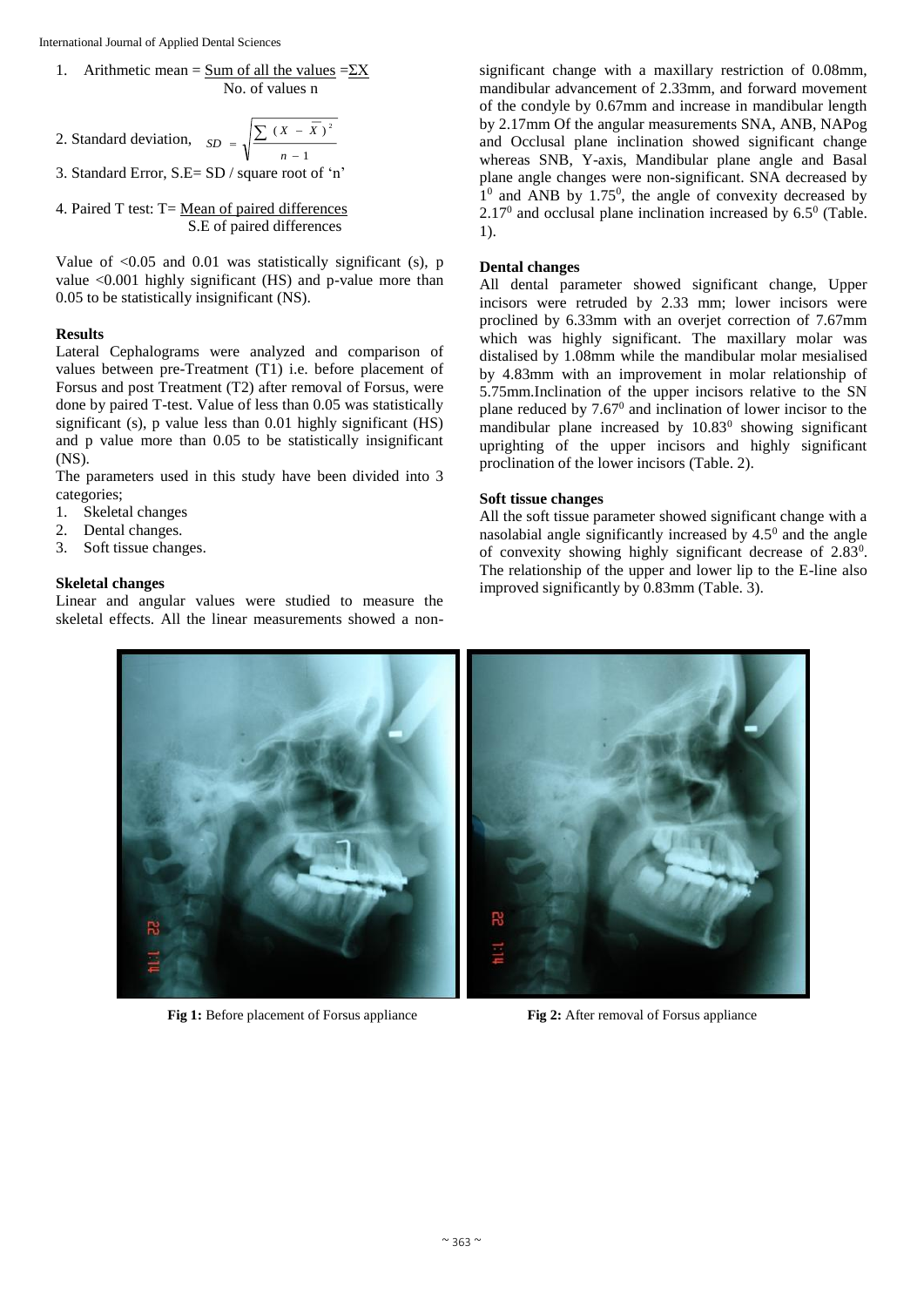

**Fig 3:** Linear parameters for hard tissue evaluation. **Fig 4:** Angular parameters for hard tissue evaluation.



**Fig 5:** Angular parameters for soft tissue evaluation:

**Table 1:** Comparison between pre (T1) and post (T2) functional skeletal changes:

| <b>Skeletal</b>                    |                    |           |           |              |          |              |            |  |  |
|------------------------------------|--------------------|-----------|-----------|--------------|----------|--------------|------------|--|--|
| <b>Variable</b>                    | <b>Particulars</b> | <b>T1</b> | <b>T2</b> | Diff.(T1-T2) | % change | t value      | P value    |  |  |
| ss-Olp (position of max jaw base)  | Mean               | 76.75     | 76.67     | 0.08         | 0.1      | 0.15         | $0.88$ NS  |  |  |
|                                    | <b>SD</b>          | 3.06      | 4.18      | 1.36         |          |              |            |  |  |
| Pg-Olp (position of mand jaw base) | Mean               | 75.17     | 77.50     | $-2.33$      | $-3.1$   | 3.5          | 0.01 NS    |  |  |
|                                    | <b>SD</b>          | 5.19      | 5.79      | 1.63         |          |              |            |  |  |
| Ar/Olp (position of condyle)       | Mean               | 12.83     | 12.17     | 0.67         | 5.2      | 0.87         | 0.42 NS    |  |  |
|                                    | <b>SD</b>          | 2.04      | 3.43      | 1.86         |          |              |            |  |  |
| Pg/olp+ar/olp (mandibular length   | Mean               | 87.83     | 90.00     | $-2.17$      | $-2.5$   | 5.39         | $0.003$ NS |  |  |
|                                    | <b>SD</b>          | 3.71      | 3.63      | 0.98         |          |              |            |  |  |
|                                    | Mean               | 81.00     | 80.00     | 1.00         | 1.2      | 2.73         | 0.041 S    |  |  |
| $SNA$ (deg)                        | <b>SD</b>          | 1.79      | 1.67      | 0.89         |          |              |            |  |  |
| SNB(deg)                           | Mean               | 75.33     | 76.08     | $-1.42$      | $-1.9$   | 5.2          | $0.003$ NS |  |  |
|                                    | <b>SD</b>          | 1.21      | 1.36      | 0.66         |          |              |            |  |  |
| ANB(deg)                           | Mean               | 5.67      | 3.92      | 1.75         | 30.9     | 7            | 00.001 HS  |  |  |
|                                    | <b>SD</b>          | 1.51      | 1.80      | 0.61         |          |              |            |  |  |
| NAPog (deg)                        | Mean               | 11.17     | 8.83      | 2.17         | 19.4     | 4.54         | 0.006 S    |  |  |
|                                    | <b>SD</b>          | 4.62      | 4.07      | 1.17         |          |              |            |  |  |
| $Y$ -axis (deg)                    | Mean               | 69.67     | 68.83     | 0.83         | 1.2      | 1.38         | 0.22 NS    |  |  |
|                                    | <b>SD</b>          | 3.39      | 2.40      | 1.47         |          |              |            |  |  |
| Mand plane angle (Rak) (deg)       | Mean               | 36.33     | 34.83     | 1.50         | 4.1      | 1.24         | $0.26$ NS  |  |  |
|                                    | <b>SD</b>          | 5.43      | 3.31      | 2.95         |          |              |            |  |  |
| Basal plane angle (deg)            | Mean               | 26.17     | 26.67     | $-0.50$      | $-1.9$   | $\mathbf{1}$ | 0.36 NS    |  |  |
|                                    | <b>SD</b>          | 3.76      | 3.67      | 1.22         |          |              |            |  |  |
| SN-Occlusal plane angle (deg)      | Mean               | 15.50     | 22.00     | $-6.50$      | $-34.5$  | 4.69         | 0.005 S    |  |  |
|                                    | SD                 | 6.34      | 5.80      | 3.39         |          |              |            |  |  |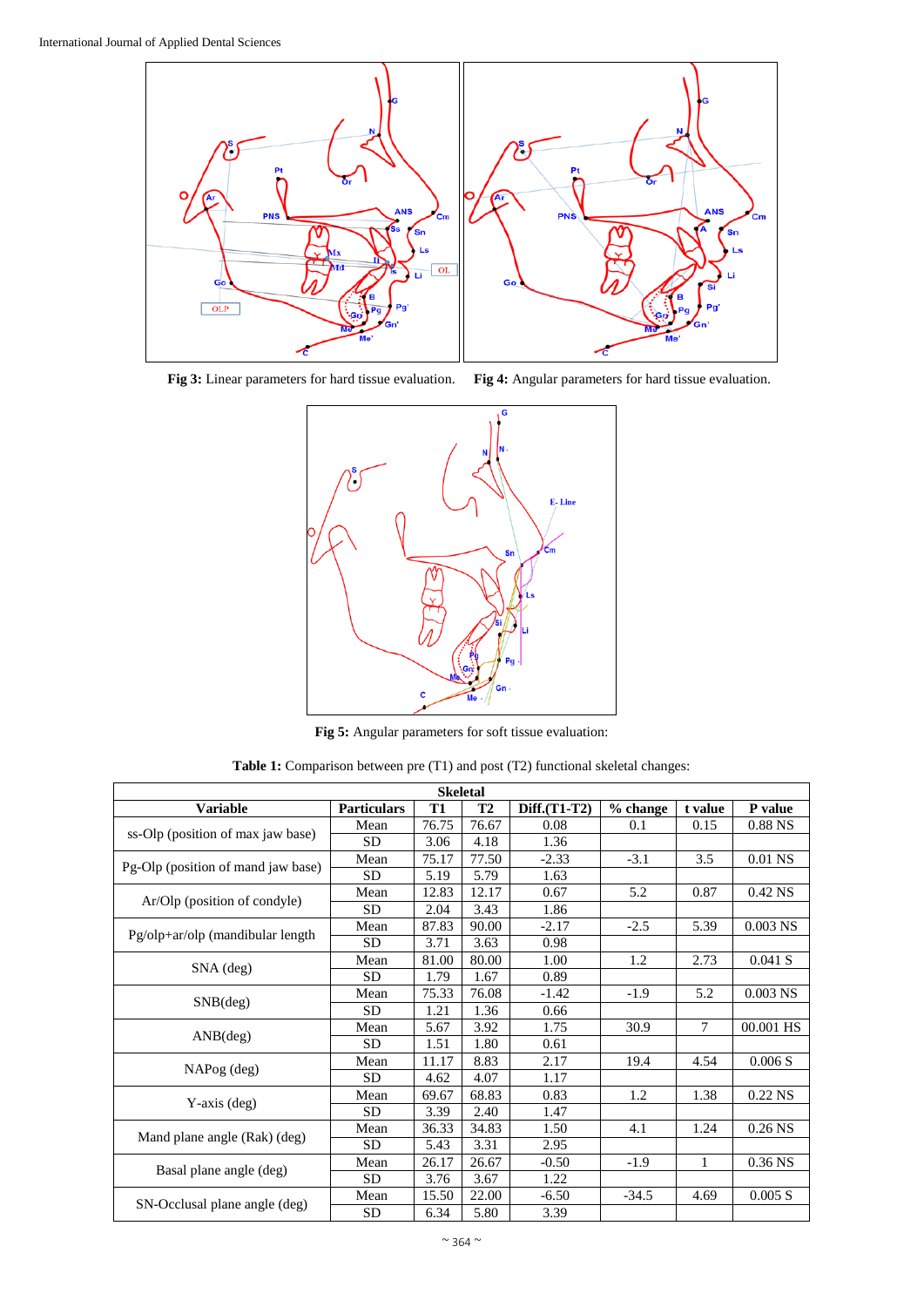| <b>Dental</b>                                                         |                    |           |                                    |                   |          |                |            |  |  |
|-----------------------------------------------------------------------|--------------------|-----------|------------------------------------|-------------------|----------|----------------|------------|--|--|
| <b>Variable</b>                                                       | <b>Particulars</b> | <b>T1</b> | <b>T2</b>                          | Diff. (T1-<br>T2) | % change | t value *      | P value    |  |  |
| Is-Olp (position of max CI) (mm)                                      | Mean               | 85.67     | 83.33                              | 2.33              | 2.7      | 5.5            | 0.003 S    |  |  |
|                                                                       | <b>SD</b>          | 5.09      | 5.54                               | 1.03              |          |                |            |  |  |
| Ii-Olp (postion of mand CI) (mm)                                      | Mean               | 75.83     | 82.17                              | $-6.33$           | $-8.4$   | 7.51           | $0.001$ HS |  |  |
|                                                                       | <b>SD</b>          | 4.31      | 6.18                               | 2.07              |          |                |            |  |  |
| ms-Olp (Position of max molar)                                        | Mean               | 57.83     | 56.75                              | 1.08              | 1.9      | 5.39           | 0.003 S    |  |  |
| (mm)                                                                  | <b>SD</b>          | 3.97      | 4.19                               | 0.49              |          |                |            |  |  |
| mi-Olp (position of mand                                              | Mean               | 55.17     | 60.00                              | $-4.83$           | $-8.8$   | 6.8            | $0.00$ HS  |  |  |
| molar)(mm)                                                            | <b>SD</b>          | 4.22      | 5.18                               | 1.72              |          |                |            |  |  |
| Is/olp-ss/olpchanges in position of                                   | Mean               | 8.58      | 7.00                               | 1.58              | 18.4     | 2.71           | 0.042 S    |  |  |
| max incisor with in max                                               | <b>SD</b>          | 1.50      | 2.19                               | 1.43              |          |                |            |  |  |
| Is/olp-ii/olp (overjet)                                               | Mean               | 9.17      | 1.50                               | 7.67              | 83.6     | 18.18          | $0.00$ HS  |  |  |
|                                                                       | <b>SD</b>          | 0.41      | 0.84                               | 1.03              |          |                |            |  |  |
| Ms/olp-mi/olp (molar relationship)                                    | Mean               | 2.67      | $-3.08$                            | 5.75              | 215.6    | 7.9            | $0.00$ HS  |  |  |
|                                                                       | <b>SD</b>          | 0.52      | 2.01                               | 1.78              |          |                |            |  |  |
| Ii/olp-pg/olp (change in position of<br>mand incisor with in mandible | Mean               | 1.67      | 4.67                               | $-3.00$           | $-180.0$ | 3.87           | 0.012 S    |  |  |
|                                                                       | <b>SD</b>          | 1.21      | 1.63                               | 1.90              |          |                |            |  |  |
| Ms/olp-ss/olp (changes in position of                                 | Mean               | 19.25     | 19.83                              | $-0.58$           | $-3.0$   | 3.79           | 0.013 S    |  |  |
| max per Ist molar with in maxilla                                     | <b>SD</b>          | 0.42      | 0.68                               | 0.38              |          |                |            |  |  |
| Mi/olp-pg/olp (changes in position                                    | Mean               | 19.67     | 17.00                              | 2.67              | 13.6     | $\overline{4}$ | $0.01$ S   |  |  |
| of mand per Ist molar with in mand                                    | <b>SD</b>          | 2.94      | 3.58                               | 1.63              |          |                |            |  |  |
| U1 SNdeg                                                              | Mean               | 101.50    | 93.83                              | 7.67              | 7.6      | 4.05           | $0.01$ S   |  |  |
|                                                                       | <b>SD</b>          | 9.59      | 8.11                               | 4.63              |          |                |            |  |  |
| IMPA(deg)                                                             | Mean               | 92.83     | 103.67                             | $-10.83$          | $-11.7$  | 19.95          | $0.00$ HS  |  |  |
|                                                                       | <b>SD</b>          | 1.83      | 0.82                               | 1.33              |          |                |            |  |  |
| * Paired t test                                                       |                    |           | - ve sign indicates increase at T2 |                   |          |                |            |  |  |

**Table 2:** Comparison between pre (T1) and post (T2) functional dental changes.

**Table 3:** Comparison between pre (T1) and post functional (T2) soft tissue changes.

| <b>Soft Tissue</b>           |                    |        |           |                |            |         |            |  |  |
|------------------------------|--------------------|--------|-----------|----------------|------------|---------|------------|--|--|
| <b>Variable</b>              | <b>Particulars</b> | T1     | <b>T2</b> | $Diff.(T1-T2)$ | $%$ change | t value | P value    |  |  |
| Nasolabial angle             | Mean               | 100.83 | 105.33    | $-4.50$        | $-4.5$     | 5.08    | 0.004 S    |  |  |
|                              | <b>SD</b>          | 2.56   | 3.20      | 2.17           |            |         |            |  |  |
| Angle of facial convexity    | Mean               | 23.17  | 20.33     | 2.83           | 12.2       | 9.22    | $0.000$ HS |  |  |
|                              | <b>SD</b>          | 3.19   | 3.27      | 0.75           |            |         |            |  |  |
| E-line Labialis superior(mm) | Mean               | 0.67   | $-0.17$   | 0.83           | 125.0      | 6.7     | $0.001$ HS |  |  |
|                              | <b>SD</b>          | 3.27   | 4.26      | 1.47           |            |         |            |  |  |
| E-line Labialis inferior(mm) | Mean               | 2.33   | 1.50      | 0.83           | $-92.0$    |         | 0.004 S    |  |  |
|                              | <b>SD</b>          | 0.52   | 0.55      | 0.41           |            |         |            |  |  |

## **Discussion**

Skeletal class II malocclusion is a frequently occurring malocclusion with retrognathism of the lower jaw being the cause in most cases. Headgear and functional appliances are valuable means of treating sagittal discrepancies between upper and lower jaws. Fixed functional appliances are welcome aids when patient compliance is low [7]. They can be used to treat dental and skeletal class II malocclusion with or without extraction therapy. The most popular appliances are Herbst and Jasper jumper with the Forsus spring rapidly increasing in popularity. Majority of skeletal Class II malocclusion patients also require correction of upper and lower incisors for proclination or crowding. These corrections may be undertaken before or after the fixed functional phase. Decompensation of the incisors position before the fixed functional phase has multiple advantages.

- 1) Retroclination of the upper incisor with improvement in soft tissue profile.
- 2) Retraction of lower incisors with increase in overjet allowing greater mandibular advancement.
- 3) Uprighting of lower incisors over the basal bone occupying a more stable position.
- 4) Retroclination of the lower incisors helps to counter the protrusive effect of fixed functional appliances.
- 5) Inherent restriction to mandibular advancement offered by the incisor position is effectively eliminated.
- 6) Upper and lower arches are leveled and aligned facilitating the placement of 0.021x0.025 stainless steel wire which is a prerequisite for the proper functioning of fixed functional appliance.
- 7) Labial root torque can be effectively incorporated in a well aligned lower anterior segment.

The only disadvantage being delay in starting the fixed functional phase. However Pancherz have shown that fixed functional appliances work effectively even in young adults $8$ and treatment is more successful when carried out at the end of the growth period.

The results of this study show that dental parameters contributed significantly to the correction of the class II malocclusion compared to the skeletal parameters. Dental factors contributed 68.37% and skeletal 31.62% to the correction of overjet and 58.08% and 41.91% respectively to the correction of molar relation.

The maxilla distalised by 0.08mm (Ss-OLP) and SNA angle reduced by  $1^0$  which is statistically significant. Forsus<sup>TM</sup> were effective in restraining the forward growth of the maxilla. In contrast, the study by Nina Heing, Gernot Goz<sup>[9]</sup> showed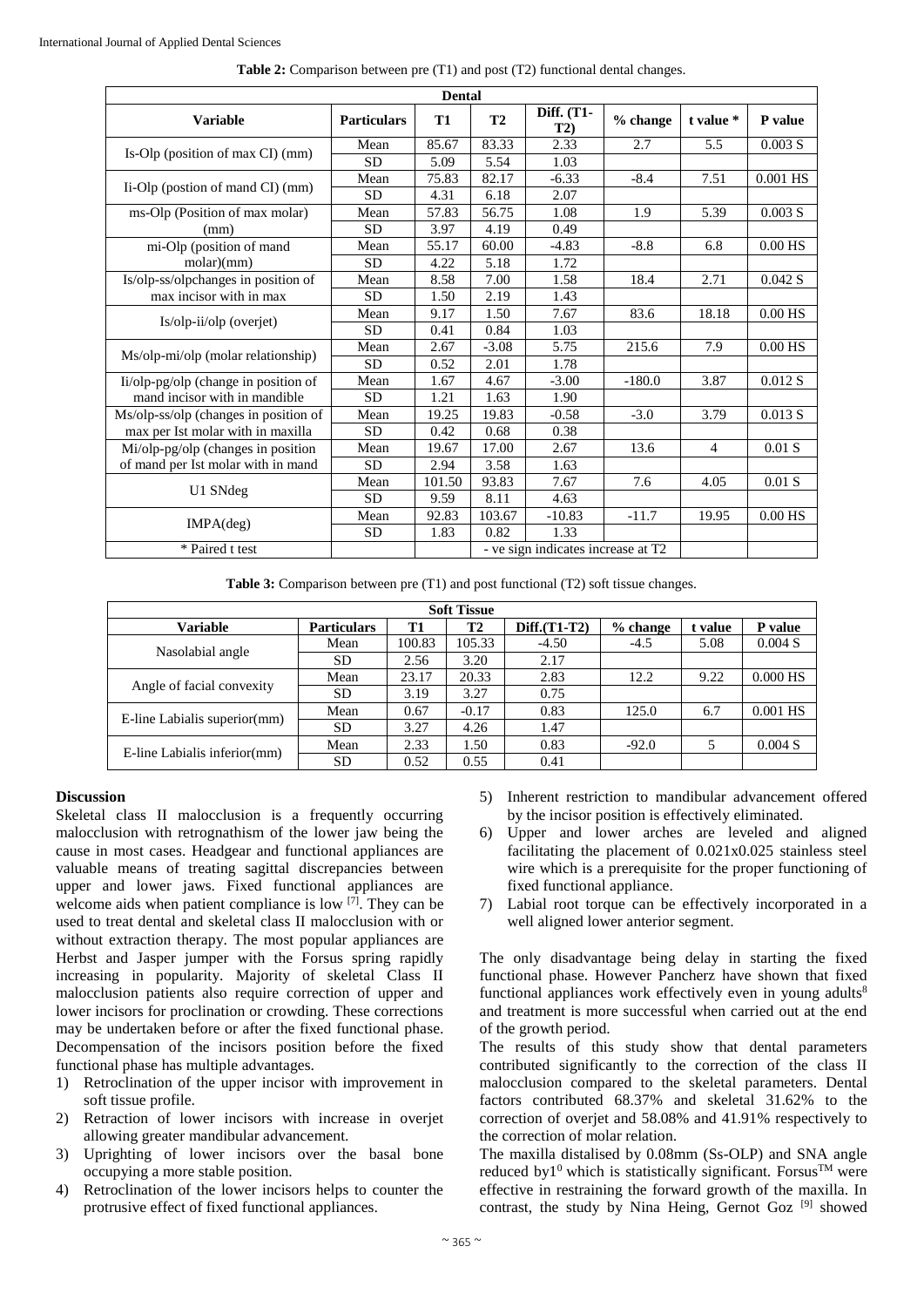advancement of maxilla. Whereas, Seinz Karacay<sup>[10]</sup> showed decrease in SNA angle which was statistically significant. Studies on Herbst appliance all mention inhibition of maxillary growth [2, 11].

The mandible displaced forwardly as evident by SNB difference of  $1.42^{\circ}$  and the mandibular length increased by 2.17mm which was statistically insignificant. Nina Heinig and Göz  $[7]$ , Weiland *et al.*  $[3]$  have reported increases in the mandibular length. Similar effects on the mandible were detected also in the studies with Herbst appliance [12-16] Sabine and Pancherz also observed an effective increase in mandibular length. In contrast to present study, studies by Cope *et al.* <sup>[4]</sup> and Covell *et al.* <sup>[6]</sup> concluded that the Jasper Jumper had no orthopedic effect on the mandible. Overall increase in mandibular length is due to remodeling process in glenoid fossa as well as due to remodeling process along the anterior and posterior surface of the ramus of mandible. Change in condyle position anteriorly, evident by mean value of 0.67 mm was similar to that of Sabine and Pancherz.

Forward displacement of the mandible leads to elongation of the muscle fibers and tendons. The pull of the muscle attachments at the bone surface is intensified by the modified function and induces bone remodeling processes. For example, stimulation of the lateral pterygoid muscle increases cell proliferation at the condyle. Through simultaneous bone adaptive, bone deposition in the posterior area of glenoid fossa and bone resorption in the anterior area, the glenoid fossa is relocated in the forward and downward direction, ultimately resulting in an improved jaw relationship  $[2, 12]$ .

The ANB angle reduced by  $1.75^{\circ}$  showing statistically high significance. Studies by Nina Heinig, Gernot Goz<sup>[9]</sup>, Seinz Karacay<sup>[10]</sup> also showed decrease in ANB. Studies with Herbst appliance  $[12-16]$  showed similar results with a statistically significance.

The occlusal plane became significantly steeper with treatment. Similar results were detected by Nina Heinig, Gernot Goz<sup>[9]</sup> and Seinz Karacay<sup>[10]</sup> in studies on the Herbst appliance and the Jasper Jumper. Mandibular plane angle, basal plane angle, and Y-axis showed non-significant change. Similar results were seen in studies  $[2, 4, 11]$ .

In the present study, overjet reduced by 7.62 mm, (100%) of which 2.41 mm (31.62%) being contributed by skeletal changes (Ss plus Pg) and 5.21 mm (68.37%) by dental changes (Is-Ss plus Ii-Pg). Study by Nina Heinig, Gernot Goz [9] using Forsus showed 33% overjet reduction was skeletal and 66% dental. Study by Ernest L Stromeyer Joseph [6] showed 10% skeletal and 90% dental reduction of overjet with Eureka springs. Studies by Seinzkaracay et al. [10, 17] showed similar results. Study by Frank J. Weiland, Hans-Peter Bantleon<sup>[18]</sup> using Jasper Jumper showed reduction in overjet of 38% by skeletal and 62% by dental changes. Study by Sabine Ruf [8] using Herbst appliance showed overjet reduction in young adults of 22% by skeletal changes and 78% by dental changes and in early adolescent of 39% by skeletal changes and 61% by dental changes. Hans pancherz [12] showed 56% skeletal and 44% dental changes in overjet correction which makes the Herbst appliance more efficient than the Forsus for skeletal correction.

Maxillary incisor retroclination was statistically significance; Mandibular incisor proclination was highly significant (Table 2). IMPA increased by a mean of  $10.83^{\circ}$  showing high significance. Study by Nina Heinig, Gernot Goz<sup>[9]</sup> showed similar results [2, 4, 12-16].

The improvement in molar relationship is 5.75 mm (100%) of which 2.41 mm (41.91%) is by skeletal changes and 3.34mm

(58.08%) is by dental changes showing statistical significance. Study by Nina Heinig, Gernot Goz [11] using Forsus showed 39% due to skeletal changes and 61% due to dental changes. Study by Ernest L Stromeyer *et al*. [6] showed molar correction 100% (skeletal 7% and dental 93%). Study by Hans Pancherz<sup>[12]</sup> showed molar correction 100% (skeletal 43% and dental 57%) and the correction was primarily by forward growth of mandible. Study by Sabine Ruf<sup>[8]</sup> showed in young adult's molar correction of 100% (skeletal 25% and 75% dental) in early adolescents 100% (skeletal 41% and dental 59%). Similar results were seen in other studies also  $[2, 1]$ 4, 12-16] .

The Nasolabial angle increased by  $4.50<sup>0</sup>$  showing statistical significance. Increase in nasolabial angle is the result of upper lip fall due to retroclination of maxillary incisors. Improvement in Soft tissue profile was statistically significant as evident by decrease in Gl-Sn-Pog<sup>1</sup> of  $2.83^0$ . The profile improvement in the present study is because of the changes observed in the lower lip and soft tissue pogonion which is influenced from the forward displacement of the mandible and protrusion of the mandibular incisors. This finding was similar with those of Weiland *et al*. <sup>[3]</sup> and Pancherz <sup>[12]</sup>. The distance between the E-line to labialis superior and Labialis inferior were increased by 0.83mm showing statistically significant value. Increase in E-line to Labialis superior length is mainly due to upper lip fall on retraction of maxillary incisors. Similar results were seen in other studies also  $[2, 4, 12]$ 16] .

# **Conclusion**

The Forsus appliance in the present study showed:

- 1) Stimulation of the mandibular growth and inhibition of the maxillary growth.
- 2) Significant incisor and molar movements, and dentoalveolar changes were more effective than the skeletal changes in attaining Class I molar relationship.
- 3) Changes in the inclination of the occlusal plane.
- 4) Significant change in soft tissue profile.
- 5) Effective as an alternative to orthognathic surgery in borderline skeletal class II cases.
- 6) Comparable treatment effects to those published for Herbst and Jasper Jumper
- 7) Decompensation of the dentoalveolar component before the fixed functional phase did not interfere with the Class II correction.

## **References**

- 1. Non-compliance distalization: A monograph on the clinical management and effectiveness of a jig assembly in Class II malocclusion orthodontic treatment. Moschos A. Papadopoulos.
- 2. Jason Cope B *et al*. Quantitative evaluation of craniofacial changes with Jasper Jumper therapy Angle Orthod. 1994; 2:113-122.
- 3. Frank Weiland J. Initial effects of treatment of Class II malocclusion with the Herrenactivator, activatorheadgear combination, and Jasper Jumper Am J Orthod Dentofac Orthop. 1997, 19-27.
- 4. Covell DA, Trammell DW, Boero RT, West R. A cephalometric study of Class II division I malocclusions treated with the Jasper Jumper appliance. Angle Orthod. 1999; 69:311-320.
- 5. Pancherz H, Anehus-Pancherz M. Facial profile changes during and after Herbs appliance treatment. Eur j Orthod 1994; 16:275-286.